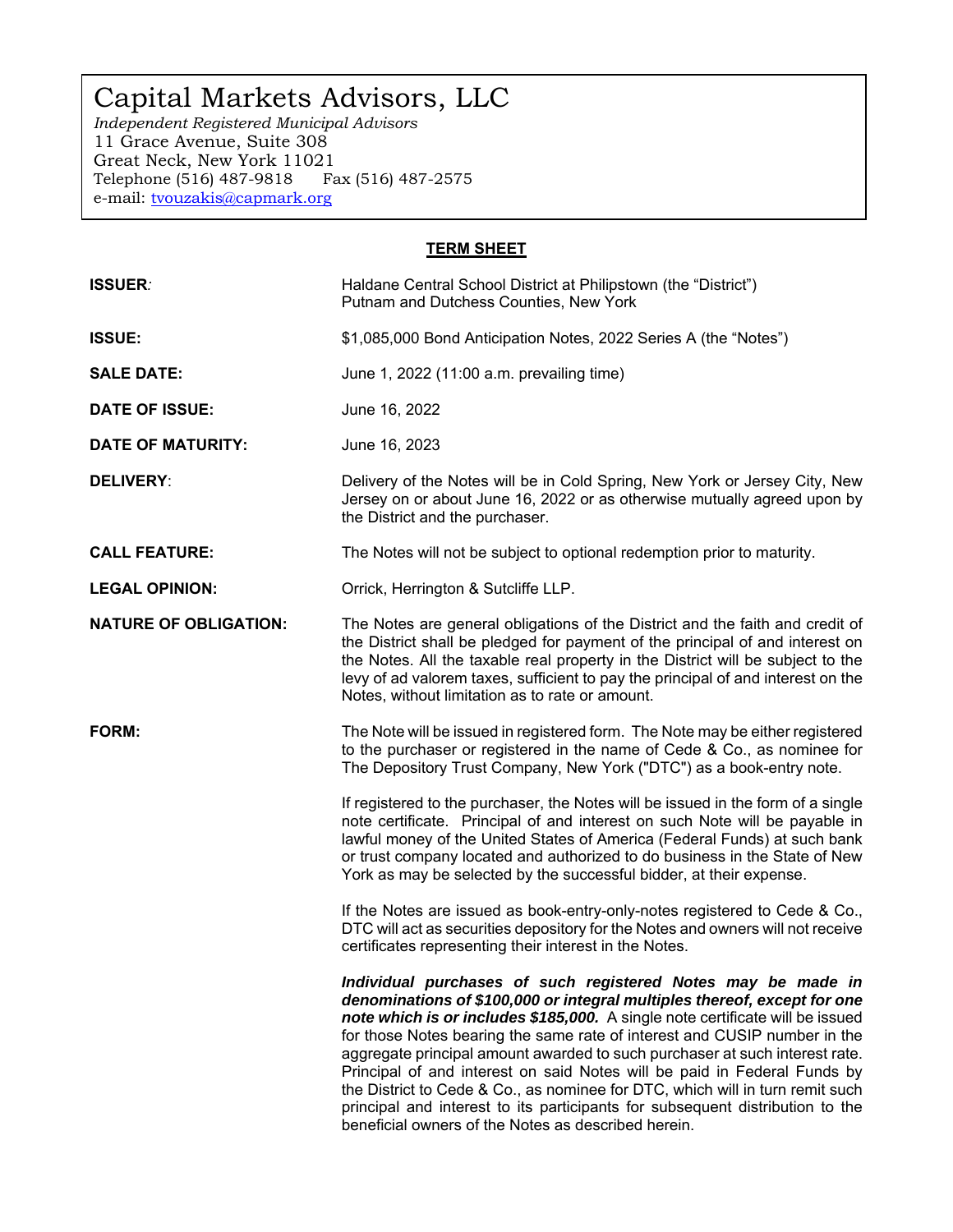|                                                           | CUSIP identification numbers will be printed on the book-entry-only notes if<br>Bond Counsel is provided with such numbers by the close of business on the<br>Sale Date of the Notes, but neither the failure to print such number on any<br>Note nor any error with respect thereto shall constitute cause for a failure or<br>refusal by the purchaser thereof to accept delivery and pay for the Notes in<br>accordance with the terms hereof. All expenses in relation to the printing of<br>CUSIP numbers on the Notes shall be paid for by the District; provided,<br>however, that the CUSIP Service Bureau charge for the assignment of said<br>numbers shall be the responsibility of and shall be paid for by the purchaser.<br>If the Notes are issued in DTC-registered form, the District will act as Fiscal<br>Agent for the Notes. The District's contact information is as follows: Christina<br>Howe, Interim School Business Administrator, 15 Craigside Drive, Cold<br>265-9254<br>e-mail:<br>Spring,<br>NY.<br>10516,<br>(845)<br>x.112,<br>chowe@haldaneschool.org. |
|-----------------------------------------------------------|------------------------------------------------------------------------------------------------------------------------------------------------------------------------------------------------------------------------------------------------------------------------------------------------------------------------------------------------------------------------------------------------------------------------------------------------------------------------------------------------------------------------------------------------------------------------------------------------------------------------------------------------------------------------------------------------------------------------------------------------------------------------------------------------------------------------------------------------------------------------------------------------------------------------------------------------------------------------------------------------------------------------------------------------------------------------------------------|
| <b>TAX-EXEMPT STATUS:</b>                                 | In the opinion of Orrick, Herrington & Sutcliffe LLP, Bond Counsel, based<br>upon an analysis of existing laws, regulations, rulings and court decisions,<br>and assuming among other matters, the accuracy of certain representations<br>and compliance with certain covenants, interest on the Notes is excluded<br>from gross income for federal income tax purposes under Section 103 of the<br>Internal Revenue Code of 1986. In the further opinion of Bond Counsel,<br>interest on the Notes is not a specific preference item for purposes of the<br>federal alternative minimum tax. Bond Counsel is also of the opinion that<br>interest on the Notes is exempt from personal income taxes imposed by the<br>State of New York or any political subdivision thereof (including The City of<br>New York). Bond Counsel expresses no opinion regarding any other tax<br>consequences related to the ownership or disposition of, or the amount,<br>accrual or receipt of interest on, the Notes.                                                                                 |
|                                                           | THE NOTES WILL BE DESIGNATED AS QUALIFIED TAX-EXEMPT<br>OBLIGATIONS PURSUANT TO SECTION 265(b)(3) OF THE INTERNAL<br>REVENUE CODE OF 1986, AS AMENDED.                                                                                                                                                                                                                                                                                                                                                                                                                                                                                                                                                                                                                                                                                                                                                                                                                                                                                                                                   |
| <b>AUTHORITY FOR AND</b><br><b>PURPOSE OF ISSUE:</b>      | The Notes shall be issued pursuant to the Constitution and the Laws of the<br>State and a bond resolution duly adopted by the District's Board of Education<br>on June 4, 2019 to pay the cost of the construction of improvements to and<br>reconstruction of District buildings and facilities. A portion of the proceeds of<br>the Notes, along with \$14,700 in available funds, will be used to redeem the<br>District's Bond Anticipation Notes, 2021 Series A at maturity on June 17,<br>2022. A portion of the proceeds of the Notes in the amount of \$150,000 will<br>provide additional original financing for the project.                                                                                                                                                                                                                                                                                                                                                                                                                                                   |
| <b>BIDDING REQUIREMENTS:</b>                              | Bid must be made for all of the Notes and must state in a multiple of one-<br>hundredth or one-eighth of 1% rate of interest per annum which such Notes<br>shall bear. The Notes will be awarded and sold to the bidder complying with<br>the terms of sale and offering to purchase the Notes at the lowest net interest<br>cost, and if two or more such bidders offer the same lowest net interest cost,<br>then to one of said bidders selected by lot from among all said bidders.                                                                                                                                                                                                                                                                                                                                                                                                                                                                                                                                                                                                  |
|                                                           | The right is reserved to reject any or all bids and any bid not complying with<br>the terms of this term sheet will be rejected. Conditional bids will not be<br>accepted.                                                                                                                                                                                                                                                                                                                                                                                                                                                                                                                                                                                                                                                                                                                                                                                                                                                                                                               |
| <b>WINNING BIDDER</b><br><b>CERTIFICATE REQUIREMENTS:</b> | Following the sale of the notes, on the Sale Date, the successful bidder will<br>be required to provide to the District and its Bond Counsel certain information<br>regarding the reoffering price to the public of the notes. If the winning bidder<br>is purchasing the notes for its own account and not with a view to distribute                                                                                                                                                                                                                                                                                                                                                                                                                                                                                                                                                                                                                                                                                                                                                    |

or resale, they should inform the municipal advisor at the time of award and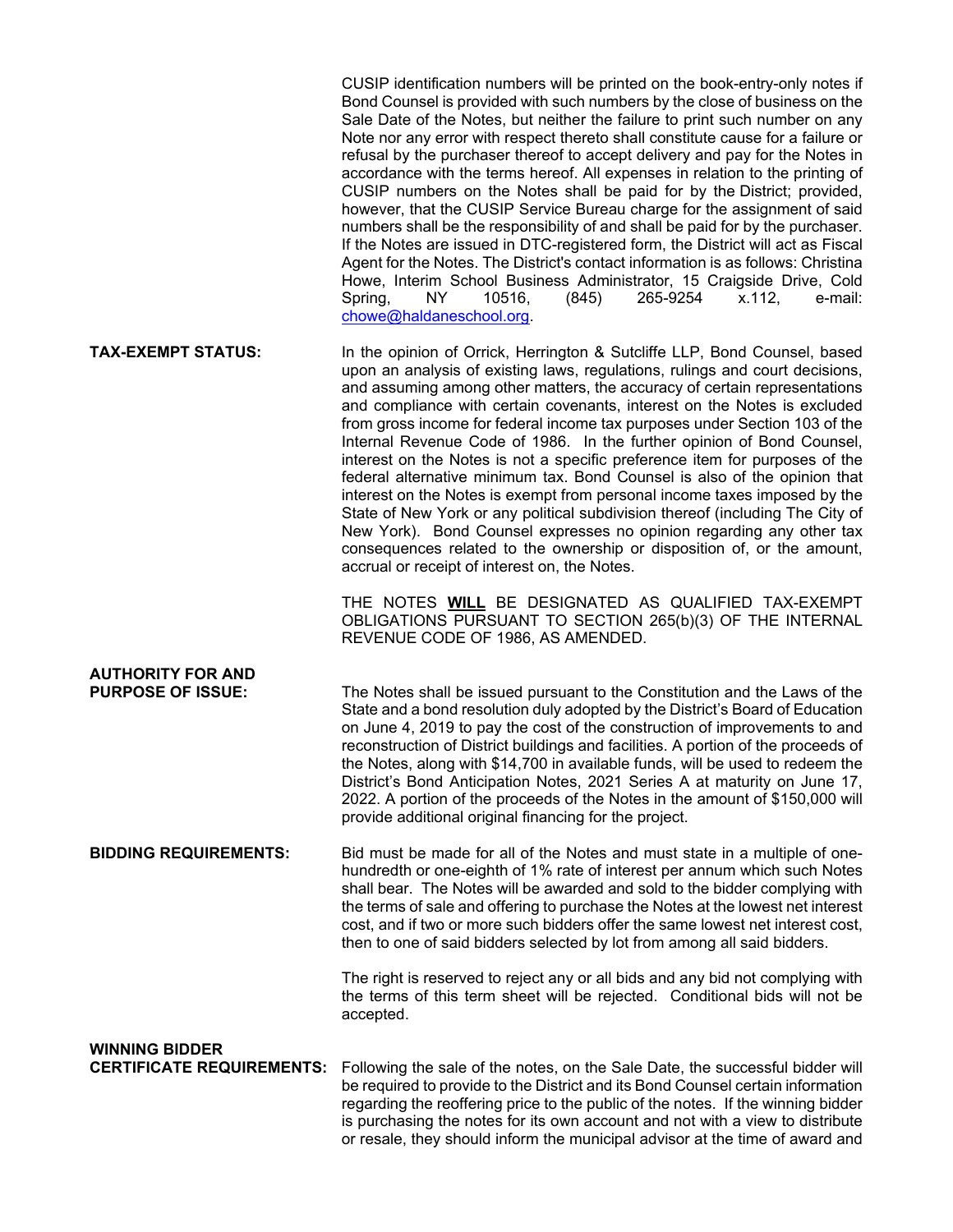a certificate to that effect will be required on or before closing. Otherwise, the successful bidder also must submit to the District a certificate (the "Reoffering Price Certificate"), satisfactory to Bond Counsel, dated as of the day of the delivery of the notes, which assuming three bids from underwriters are received, states.

(a)(i) on the date of award, such successful bidder made a bona fide public offering of the notes at the initial offering price corresponding to the price or yield indicated in the information furnished in connection with the successful bid, and (ii) as of such date, the first price or yield at which an amount equal to at least ten percent of the notes was reasonably expected to be sold to the public was, respectively, a price not higher or a yield not lower than indicated in the information furnished with the successful bid (the "first price rule"), and (iii) provides a copy of the pricing wire or equivalent communication for the notes attached to the Reoffering Price Certificate. The term "public" as used herein means any persons including an individual, trust, estate, partnership, association, company or corporation (other than the successful bidder(s) or a related party to the successful bidder(s), being two or more persons who have greater than 50% common ownership directly or indirectly, or any person that agrees pursuant to a written contract or other agreement with a successful bidder to participate in the initial sale of the notes to the public). (b) the successful bidder was not given the opportunity to review other bids prior to submitting its bid. (c) the bid submitted by the successful bidder constituted a firm offer to purchase the notes.

In the event that at least three bids are not received by the District on the Sale Date, and at least ten percent of the notes have been sold on the Sale Date, the successful bidder shall certify as to the first price or yield at which ten percent of the notes was sold in accordance with the first price rule and provide a copy of the pricing wire or equivalent communication.

In addition, in the event that (1) at least three bids are not received by the District on the Sale Date, and (2) 10% of the notes have not been sold on the Sale Date, the successful bidder (and any members of its underwriting group or syndicate) shall have the option (i) to provide to the District (or its agents) ongoing pricing information, together with reasonable supporting documentation acceptable to bond counsel (such as the pricing wire), until 10% of the notes is sold (the "Follow-the-Price Requirement"), or (ii) shall be required to hold the initial reoffering price to the public of such notes (as reported to the District on the Sale Date) for the lesser of five (5) business days after the Sale Date or the date on which at least 10% of such notes are sold (the "Hold-the-Offering-Price Requirement"). A certification as to the details of compliance with this requirement shall be part of the Reoffering Price Certificate.

The District or its Municipal Advisor on its behalf shall advise the successful bidder on the Sale Date as to whether at least three bids were received. Delivery of a bid shall constitute the bidder's agreement to comply with the Hold-the-Offering-Price Requirement or the Follow-the-Price Requirement of this Notice of Sale and to certify to compliance therewith under the circumstances described herein.

Such certificate shall state that it is made on the best knowledge, information and belief of the successful bidder after appropriate investigation.

**OFFICIAL STATEMENT:** The District has not prepared an Official Statement in connection with the sale of the Notes.

**FINANCIAL STATEMENTS:** The most recent audit of the District can be accessed on the Electronic Municipal Market Access ("EMMA") system of the Municipal Securities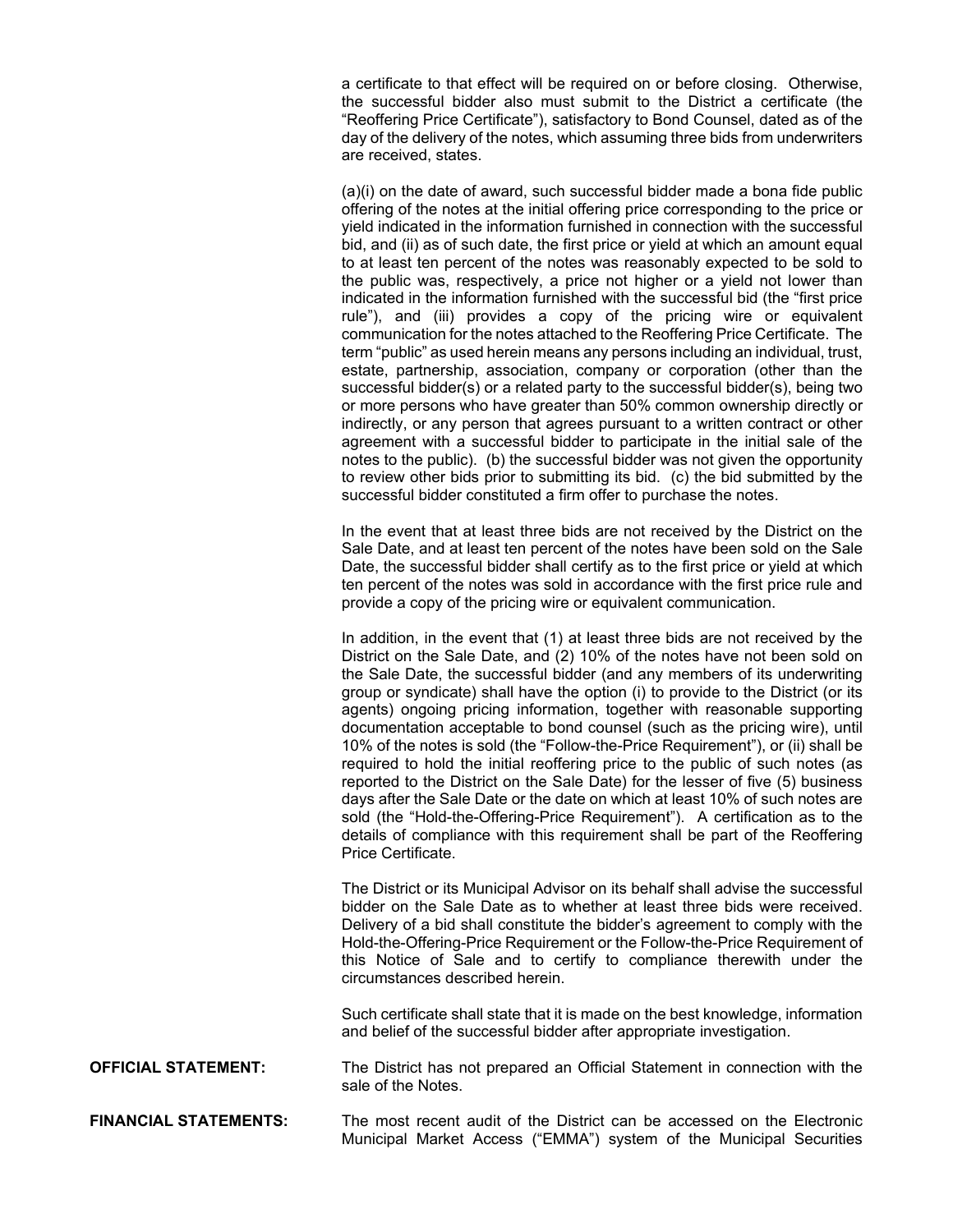|                                              | Rulemaking Board ("MSRB") or upon request to Capital Markets Advisors,<br>LLC, the District's Municipal Advisor, at (516) 487-9818.                                                                             |
|----------------------------------------------|-----------------------------------------------------------------------------------------------------------------------------------------------------------------------------------------------------------------|
| <b>ADDITIONAL NOTES AND</b><br><b>BONDS:</b> | The District intends to issue Bond Anticipation Notes, 2022 Series B in<br><b>August 2022.</b>                                                                                                                  |
| <b>BOND RATING:</b>                          | The District will not apply for a rating of the Notes. The District's outstanding<br>uninsured bond debt is rated "Aa3" by Moody's Investors Service<br>("Moody's").                                            |
| <b>ISSUER CONTACT:</b>                       | Christina Howe, Interim School Business Administrator<br><b>Haldane Central School District</b><br>15 Craigside Drive<br>Cold Spring, NY 10516<br>Phone: (845) 269-9254 x112<br>E-Mail: chowe@haldaneschool.org |
| <b>MUNICIPAL ADVISOR:</b>                    | Capital Markets Advisors, LLC<br>11 Grace Avenue, Suite 308<br>Great Neck, New York 11021<br>Attn: Tom Vouzakis, Assistant Vice President<br>Phone: (516) 487-9818<br>E-Mail: tvouzakis@capmark.org             |
| <b>BOND COUNSEL:</b>                         | Orrick, Herrington & Sutcliffe LLP<br>51 West 52nd Street<br>New York, NY 10019-6142<br>Attn: Douglas E. Goodfriend, Esq.<br>Phone: (212) 506-5211<br>E-Mail: dgoodfriend@orrick.com                            |

Dated: May 24, 2022